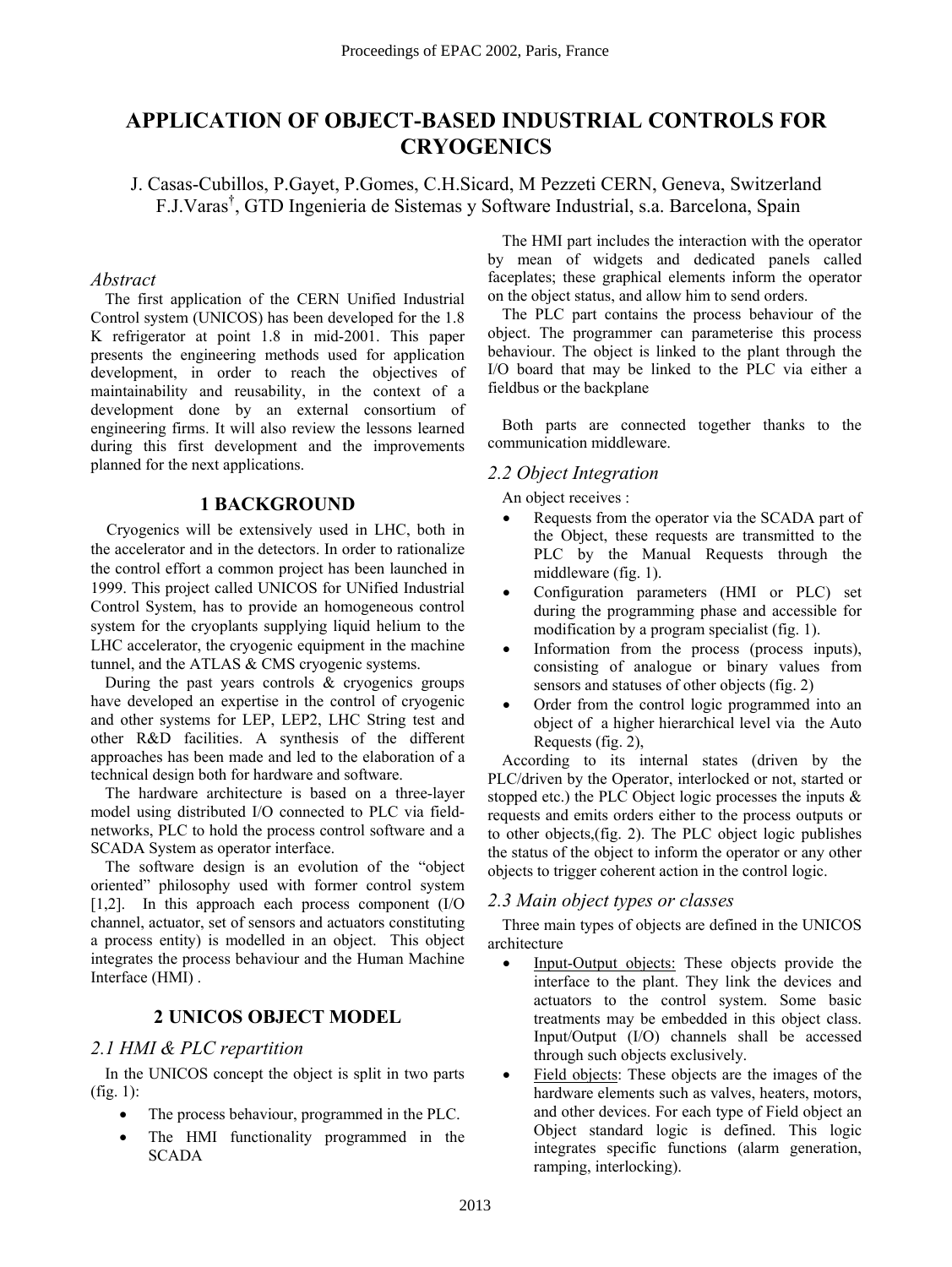

Figure 1 : PLC/SCADA Object interface

• Process Control objects PCO: These objects control equipment units grouping several Field objects and/or other process control objects. The PCO object logic is split between a standard part insuring an homogeneous interface to the environment, and a specific part to cope with the process to control.

#### **3 IMPLEMENTATION**

From the above design the implementation of the control system requested :

- The supply of the control hardware
- The development of PLC and SCADA components for each type of object
- A communication middleware between PLC and SCADA
- A SCADA framework to offer an homogeneous User interface
- The realisation of Control

#### *3.1 Contract Award*

The contract which, includes the delivery of the above items was awarded to a European consortium (GTD SA Spain, CEGELEC France & Belgium).

#### *3.2 Hardware architecture*

This implemented architecture is a classical three layers control architecture (fig. 3):

The Supervision Layer: The HMI is located in this layer. The chosen implementation relies on Operator Workstation (OWS) as human interface and client of a redundant data server holding the real time database, the chosen SCADA software is PCVue32<sup>®</sup> from ARC Informatique.



Figure 2 : PLC object/PLC object hierarchy

- Control Layer: All process control duties are performed in this layer in Schneider Quantum PLC; the programming is done via an Engineering Workstation (EWS)
- Field Layer: Schneider Premium PLC are used to connect the process channels to the control system. An alternative solution using a proprietary Schneider bus technology and Quantum remote I/O can also be used.
- Communication: Based on the Ethernet TCP-IP CERN infrastructure this network must be highly reliable as control loops are closed trough it.

#### *3.3 Framework deployment*

The framework has been deployed Using ESA PSS-05 methodology. The first phase for the consortium was to reformulate the framework requirement exposed in the call for tender. Then Based on this analysis an Unified Modelling Language (UML) study of the object behaviour has been produced from which the PLC objects were developed in IEC 61131-3 language. In parallel to the PLC object all SCADA modules have been developed using ActiveX and proprietary SCADA script.

Finally a prototype integrating all layers and the communication middleware has been delivered and validated